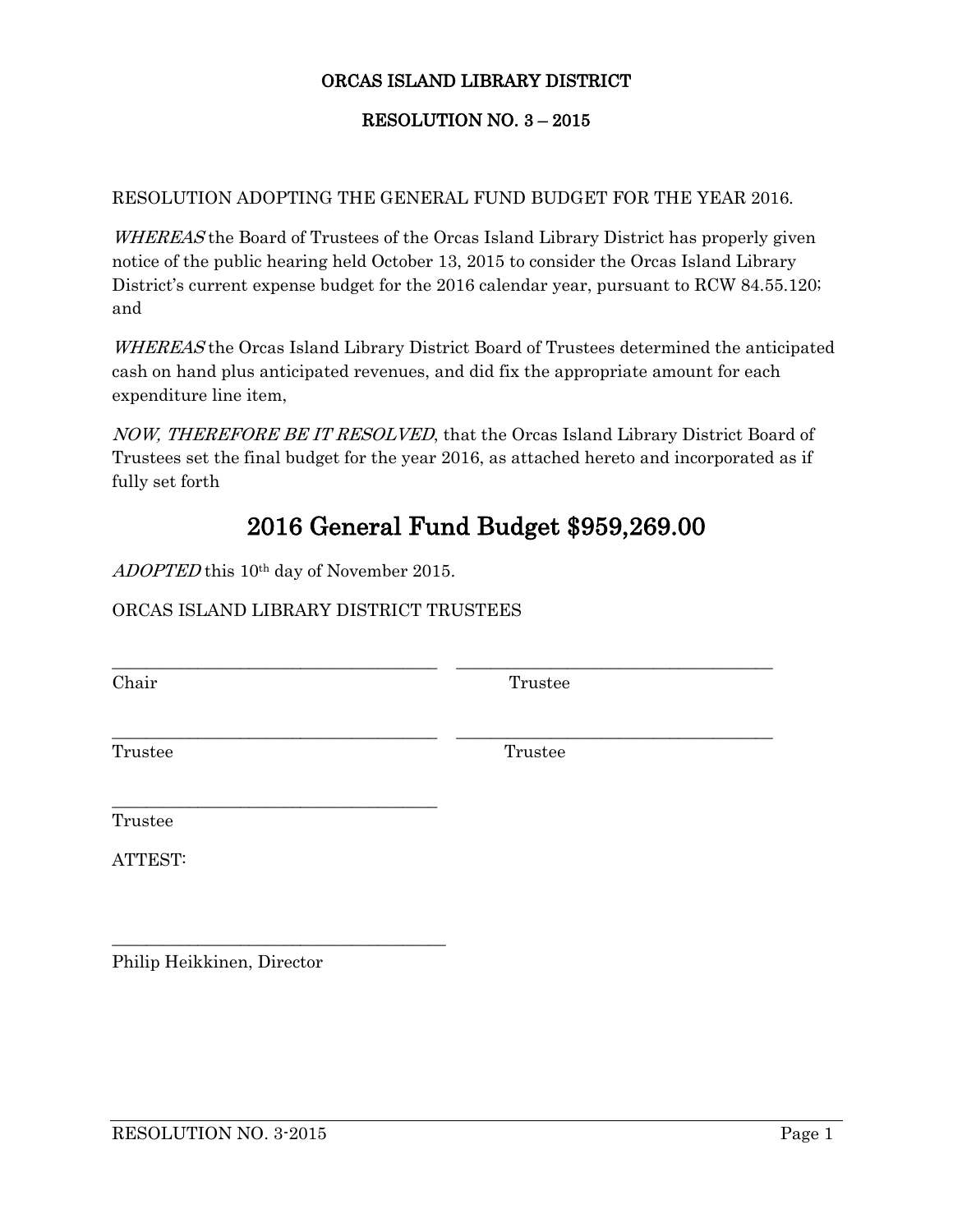| <b>REVENUE:</b>     |                             |           |
|---------------------|-----------------------------|-----------|
| 308.00.00.0000      | Beginning Cash              | \$304,892 |
| 311.10.00.0000      | <b>Property Tax Revenue</b> | \$601,806 |
| 312.10.00.0000      | Timber Tax                  | \$262     |
| 317.20.00.0000      | Leasehold Tax               | \$785     |
| 336.02.31.0000      | DNR Pay In Lieu of Tax      | \$590     |
| 341.60.11.0000      | Copies                      | \$4,275   |
| 341.71.10.0000      | Sale to Patrons             | \$301     |
| 347.20.10.0000      | ILL                         | \$266     |
| 347.20.11.0000      | Non Resident Fee            | \$719     |
| 347.20.12.0000      | Library Card                | \$65      |
| 359.70.10.0000      | Lost or Damaged Item        | \$1,629   |
| 361.11.07.0000      | <b>Investment Interest</b>  | \$300     |
| 362.40.10.0000      | Meeting Room Fees           | \$539     |
| 367.11.01.0001      | <b>Patron Donations</b>     | \$2,785   |
| 367.11.02.0008      | Donation - OED              | \$480     |
| 367.11.04.0000      | Donation for Serials        | \$254     |
| 367.11.05.0002      | Donation - Adult Book       | \$200     |
| 367.11.05.0003      | Donation – Children's Books | \$200     |
| 367.11.07.0001      | Friends' Annual Gift        | \$30,000  |
| 367.11.08.0001      | Lundeen Endowment           | \$3,650   |
| 367.11.08.0002      | Moran Endowment             | \$425     |
| 367.11.08.0003      | Schwarz Endowment           | \$450     |
| 367.11.08.0005      | <b>Chantiny Endowment</b>   | \$1,200   |
| 367.11.08.0006      | Stupke Endowment            | \$800     |
| 367.11.08.0007      | Gropper Endowment           | \$1,275   |
| 367.11.08.0008      | Library Endowment           | \$720     |
| 367.11.09.0001      | Memorials                   | \$200     |
| 369.81.00.0000      | Cash Adj Over/Short         | \$1       |
| 369.90.30.000       | Refunds                     | \$200     |
|                     | Total:                      | \$959,269 |
| <b>EXPENDITURES</b> |                             |           |
| 508.80.00.0000      | <b>Ending Net Cash</b>      | \$47,539  |
| 508.80.00.0002      | Savings Fund                | \$68,868  |
| 508.80.00.0004      | Capital Reserve Fund        | \$73,834  |
| 508.80.00.0005      | Technology Accrual Fund     | \$44,749  |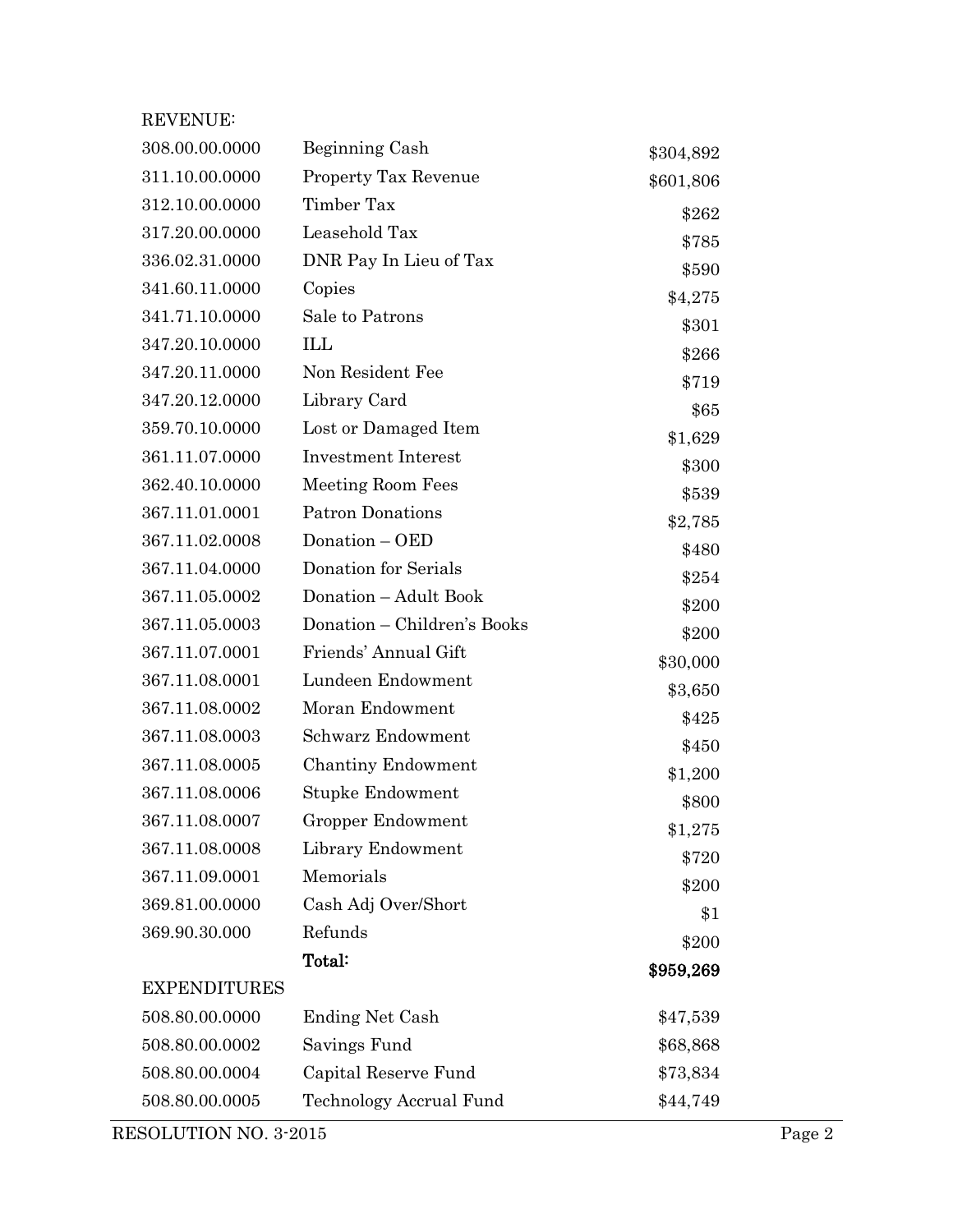| 508.80.00.0006 | Property Tax Reserve Fund     | \$6,000  |
|----------------|-------------------------------|----------|
| 508.80.00.0007 | Newspaper Project Reserve     | \$5,354  |
| 572.10.10.2001 | Library Director              | \$88,500 |
| 572.10.10.2004 | Admin Services Coord.         | \$35,185 |
| 572.10.20.0001 | Admin FICA Benefits           | \$9,474  |
| 572.10.20.0002 | Admin LABOR & INDUSTRIE       | \$917    |
| 572.10.20.0003 | Admin Retirement Ben.         | \$13,828 |
| 572.10.20.0006 | Admin Medical Benefit         | \$14,796 |
| 572.10.20.0009 | Admin Unemployment Ben.       | \$247    |
| 572.10.20.0010 | Admin Deferred Comp.          | \$144    |
| 572.10.20.0022 | Med Flight Insurance          | \$158    |
| 572.10.41.2001 | Consultant Prof. Serv.        | \$1,000  |
| 572.10.41.2002 | SJC Acct. Prof. Serv.         | \$2,174  |
| 572.10.41.2003 | <b>Attorney Fees</b>          | \$500    |
| 572.10.41.2004 | Memberships                   | \$626    |
| 572.10.41.2005 | Paid Ads/Legal                | \$364    |
| 572.10.41.2011 | Audit                         | \$7500   |
| 572.10.46.2002 | $D$ & O Liability             | \$2,163  |
| 572.10.49.2004 | Taxes & Fees                  | \$364    |
| 572.20.10.2002 | Public Serv Librarian 1       | \$51,438 |
| 572.20.10.2003 | Public Serv Librarian 2       | \$35,866 |
| 572.20.10.2005 | Special Projects              | \$4,000  |
| 572.20.10.2021 | Public Serv Librarian 3       | \$44,679 |
| 572.20.10.2022 | Library Associate I           | \$13,631 |
| 572.20.10.2023 | Network Administrator         | \$37,477 |
| 572.20.10.2025 | Substitutes                   | \$2,000  |
| 572.20.10.2026 | Public Serv Librarian 4       | \$41,165 |
| 572.20.10.2028 | Intern/Support Staff          | \$7,709  |
| 572.20.20.0001 | <b>FICA Benefits</b>          | \$18,228 |
| 572.20.20.0002 | <b>LABOR &amp; INDUSTRIES</b> | \$2,692  |
| 572.20.20.0003 | <b>Retirement Benefits</b>    | \$26,605 |
| 572.20.20.0006 | Medical Ins. Benefit          | \$35,454 |
| 572.20.20.0009 | Un-employment Benefits        | \$477    |
| 572.20.20.0010 | Deferred Compensation         | \$72     |
| 572.20.20.0022 | Medflight Insurance           | \$553    |
| 572.20.31.2001 | Library Supplies              | \$4,416  |
| 572.20.31.2002 | Promotional Items             | \$1,080  |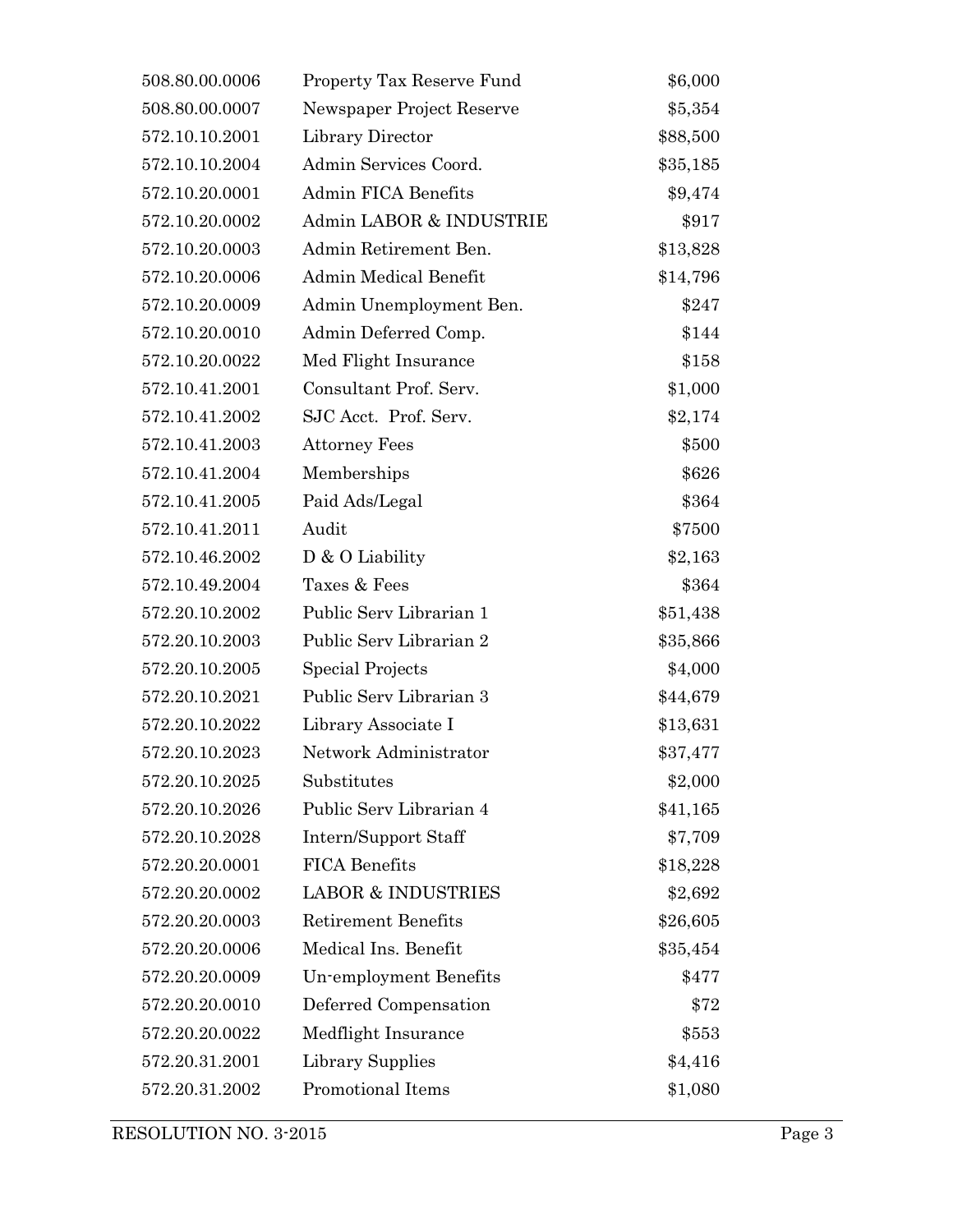| 572.20.31.2005 | Computer Supplies/Parts        | \$1,347  |
|----------------|--------------------------------|----------|
| 572.20.31.2006 | Computer Software              | \$1,351  |
| 572.20.31.2007 | Audio Visual (DVD & CD)        | \$1,394  |
| 572.20.31.2015 | Library Cards/Barcodes         | \$470    |
| 572.20.31.2016 | Processing/Binding             | \$2,491  |
| 572.20.31.2017 | Copier paper                   | \$921    |
| 572.20.31.2018 | Print/Graphic                  | \$323    |
| 572.20.31.2019 | Childrens Prog Supplies        | \$82     |
| 572.20.31.2021 | <b>Adult Program Supplies</b>  | \$167    |
| 572.20.34.0008 | Music                          | \$313    |
| 572.20.34.0010 | <b>Online Databases</b>        | \$5,249  |
| 572.20.34.1001 | Young Adult Books              | \$1,602  |
| 572.20.34.1002 | YA Multi-Media                 | \$553    |
| 572.20.34.1003 | YA Audio Books                 | \$262    |
| 572.20.34.1004 | YA Ebooks                      | \$250    |
| 572.20.34.1005 | YA Print Periodicals           | \$62     |
| 572.20.34.2001 | <b>Adult Books</b>             | \$20,000 |
| 572.20.34.2002 | Adult Multi-Media              | \$6,140  |
| 572.20.34.2003 | <b>Adult Audio Book</b>        | \$1,536  |
| 572.20.34.2004 | <b>Adult Ebooks</b>            | \$1,235  |
| 572.20.34.2005 | <b>Adult Print Periodicals</b> | \$5,704  |
| 572.20.34.2006 | <b>Adult Elect. Periodical</b> | \$262    |
| 572.20.34.2007 | <b>Adult Large Print</b>       | \$2,447  |
| 572.20.34.3001 | Childrens Books                | \$5,000  |
| 572.20.34.3002 | Childrens Multi-Media          | \$1,812  |
| 572.20.34.3003 | Childrens Audio Book           | \$1,138  |
| 572.20.34.3004 | Childrens Ebook                | \$406    |
| 572.20.34.3005 | Child Print Periodicals        | \$373    |
| 572.20.34.4011 | Lundeen Endowment              | \$3,650  |
| 572.20.34.4012 | <b>Chanity Endowment</b>       | \$1,200  |
| 572.20.34.4013 | Schwarz Endowment              | \$450    |
| 572.20.34.4014 | Stupke Endowment               | \$800    |
| 572.20.34.4015 | Friends of the Library         | \$5,000  |
| 572.20.34.4016 | Gropper Endowment              | \$1,275  |
| 572.20.35.2002 | Office Equip. & Furn.          | \$954    |
| 572.20.35.2003 | Postage Meter                  | \$1,860  |
| 572.20.41.2003 | Memberships                    | \$369    |